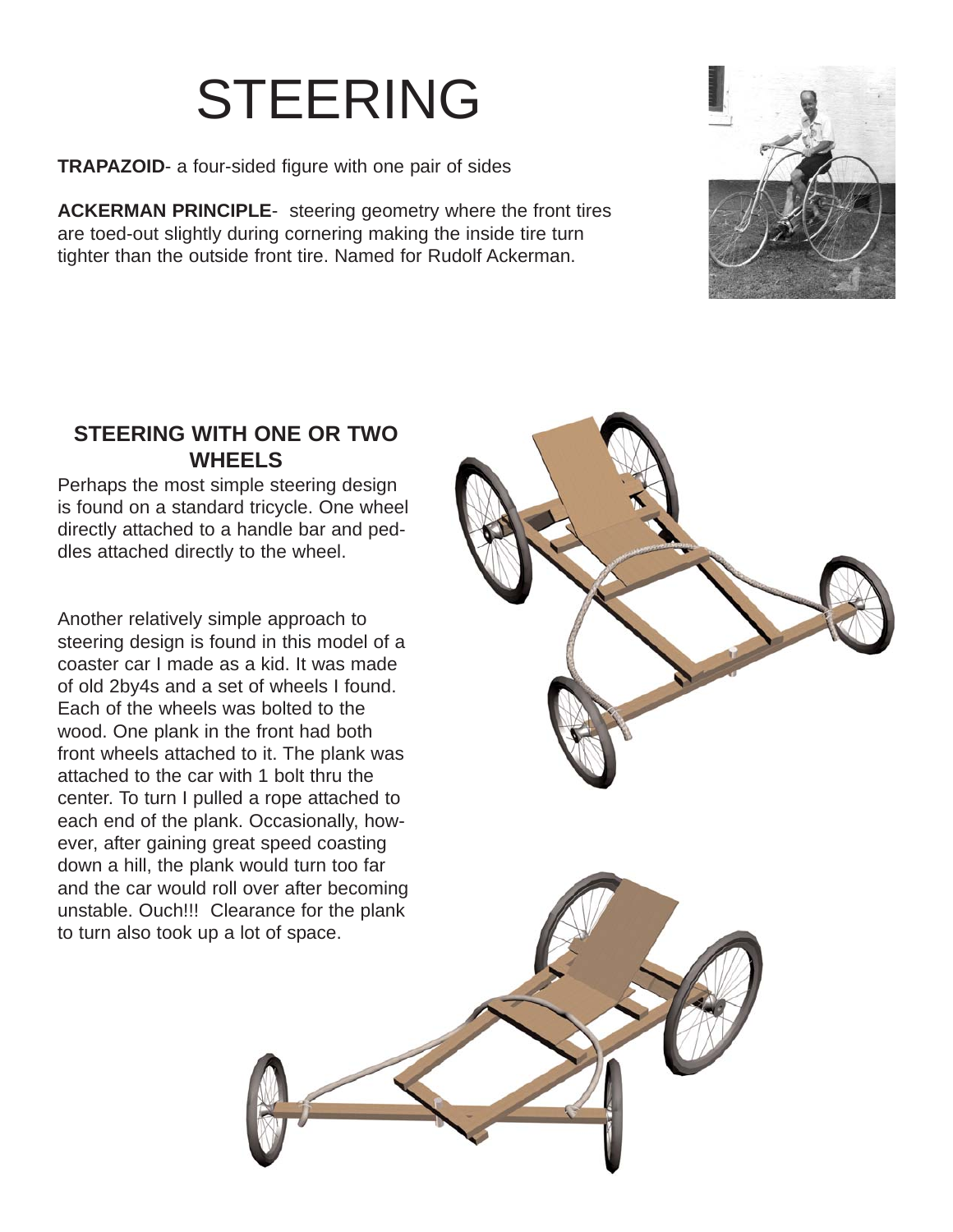

### **GEOMETRY TO THE RESCUE**

One system that solves the issues of clearance and stability my coaster car had is shown here.

A pair of wheels are each attached with a pivot point to a ridged crossbar. Short steering arms are also attached to each wheel. These steering arms are attached to each other with a tie rod. When the tie rod is moved side to side the wheels turn.

### **ACKERMAN PRINCIPLE**

Notice that the steering arms are angled to the center of the rear axel. This angle is key to making the vehicle turn properly. As the vehicle turns, the inside and outside wheel follow 2 different tracks. The radius of the inside wheel's track is smaller then the radius of the outside wheel's so it has to turn more sharp. If the wheels do not turn at differing angles to meet these differing tracks they will scrub. Scrubbing is when a wheel slides sideways instead or rolling forward. Scrubbing slows the vehicle down, wears out the tires, and puts undue stress on the vehicle. A very simple and common way to address this is to angle the steering arms towards the center of the rear axel (front axel if you are steering with the rear wheels).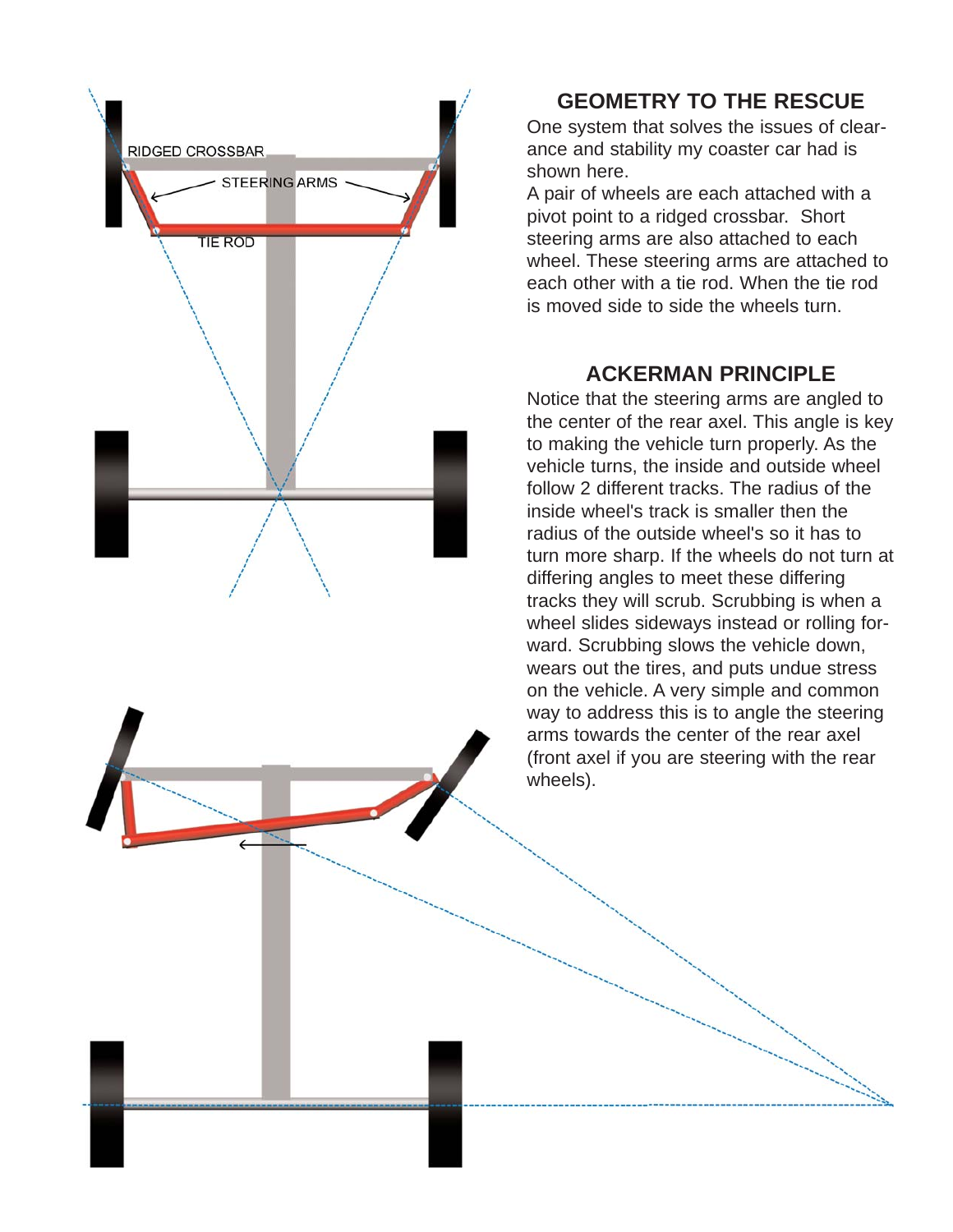





### **THE BEHAVIOR OF A TRAPEZOID**

The secret of why this simple angling works has to do with the trapezoid shape created by this steering design and how a trapezoid behaves when it collapses. Lets start by looking at how 1 end of the tie rod (short parallel side of the trapezoid) behaves as it moves from left to right. It follows the run and rise of the circumference scribed by the steering arm (non-parallel side of the trapezoid). As it runs across 1  $& 2$  on the grid it only rises  $\frac{1}{2}$ . As it runs thru 3 & 4 it rises 2, 4X as much as in 1 & 2. As it runs across the first  $\frac{1}{2}$  of 5 it rises 2, 16X the rise in 1&2. In this steering design the greater the rise the more the wheel turns so when the end of the tie rod moves from 4 to 5 the wheel on that side will turn more then it does when the tie rod moves from 1 to 2.

When the wheels are facing forward the trapezoid is symmetrical and not deformed. Both ends of the tie rod are at symmetrical points on the circumferences of their corresponding steering arms. As the tie rod is moved to the right the trapezoid begins to collapse. The left end of the tie rod moves thru a section of the circumference that produces a greater change in rise then the right end. The greater change in rise translates to a greater angle of turn so the left wheel turns sharper.

*Which wheel is on the inside of the turn in this description, the left or right one? Why?*

*Why would a rectangle behave differently then the trapezoid?*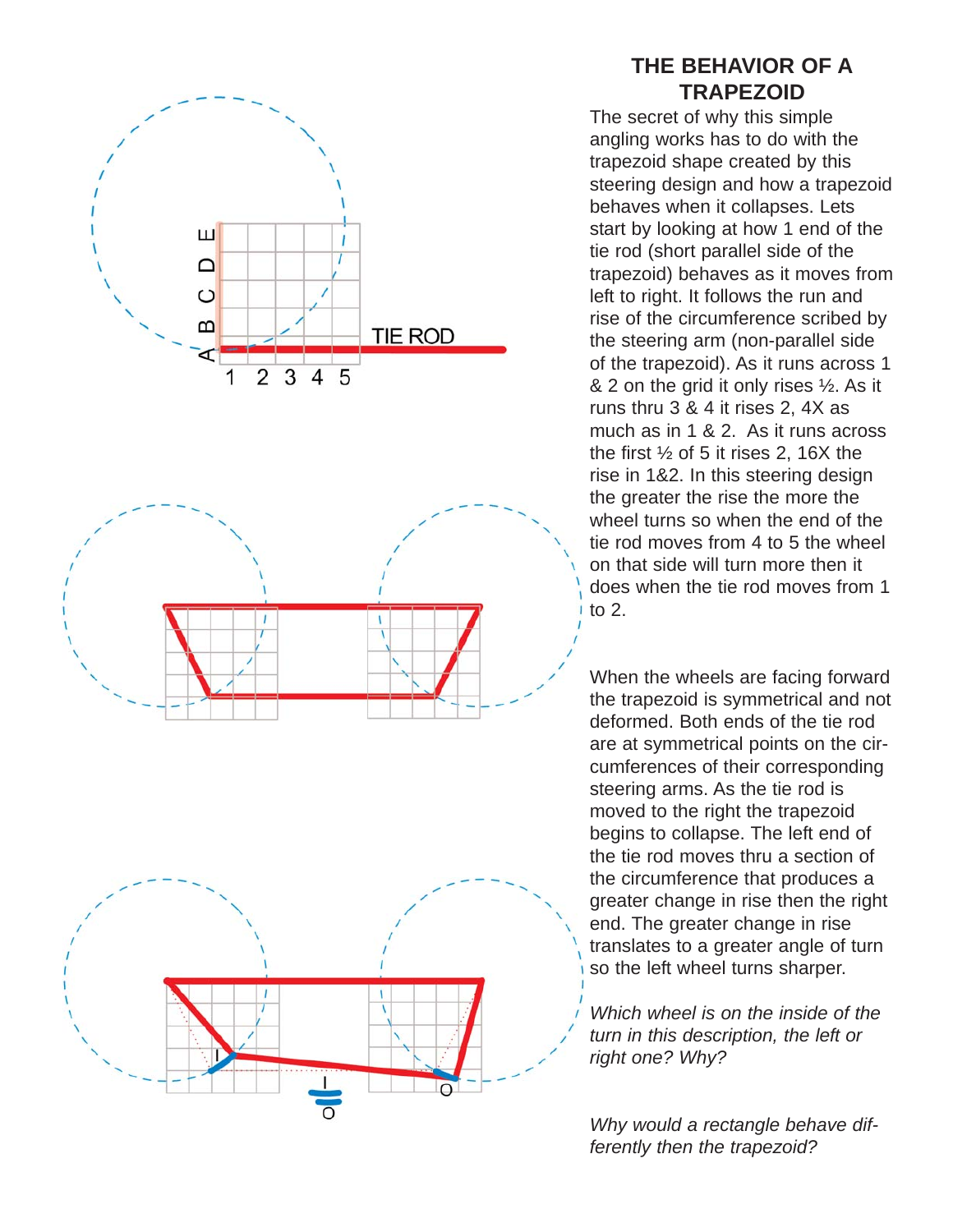## **DIFFERENTIALS AND RATCHETS**

Once 2 or more wheels are side by side it is necessary to make each wheel capable of rolling at a different speed then the others. This is because as the vehicle goes around a turn the outside wheel rolls faster then the inside wheel. The outside wheel is traveling a longer distance then the inner wheel in the same time so to make up for the difference in distance it rolls faster.





#### FRONT TIRES SCRUBBING

If two wheels are on the same axel and not capable of rotating at different speeds one of two things will happen. In the first scenario the traction of the drive wheels is greater then the traction of the turning wheels and the vehicle will not turn. Even if the two front wheels in this example are turned the vehicle will continue to go forward.

#### REAR TIRE SKIDDING

In the second scenario the traction of the turning wheels is greater then the traction of the drive wheels. Here the vehicle will turn but the back wheels will skid to go the different distances required to make the turn.



One solution is to have only 1 drive wheel and the others each on independent bearings.

Another is to have each drive wheel independently driven. Each pilot powers their own wheel with their own drive train.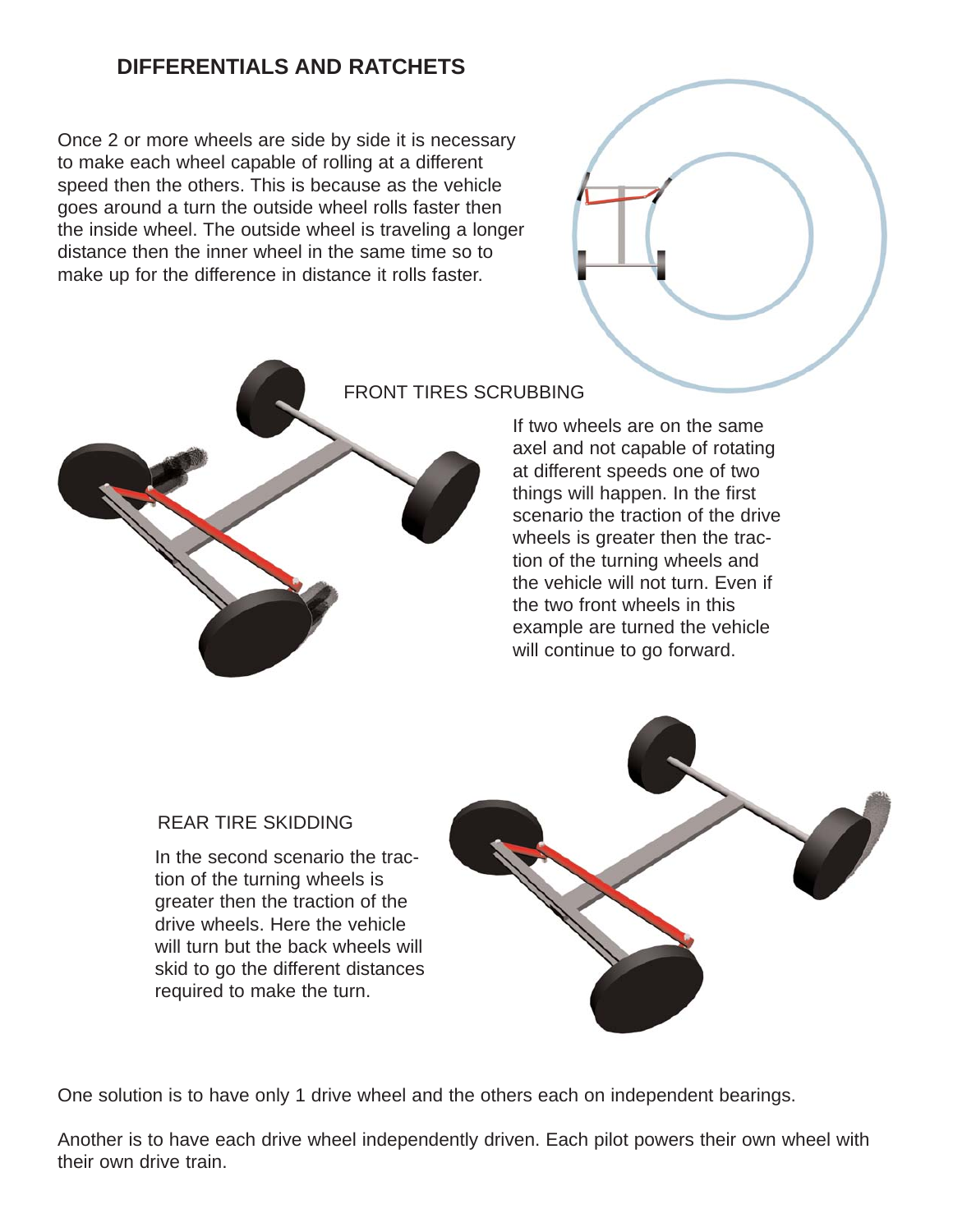To have a 2 or more wheel drive vehicle with one drive train it is necessary to make each drive wheel capable of receiving power from the drive train but also capable of coasting. The most common way this is achieved is by using a differential. A differential uses a combination of parallel and perpendicular gears in the middle of an axel. The drive train comes in to a pinion gear. The pinion gear is on a rod that rotates with the drive train. As the pinion gear is spun around the axel it engages the bevel gears attached to the left and right wheel. Because the axel is in two parts connected by the pinion gear each half can rotate together or in opposite directions relative to each other. Driving straight down a smooth road the pinion gear will not rotate on its rod and both sides of the axel will roll forward equally. As the vehicle goes around a turn the pinion gear will rotate on its



rod allowing the two ends of the axel to rotate at different speeds. The downside of this differential is that power is transferred to the wheel with the least resistance. This means if one of wheels is off the ground or on less firm footing it can be difficult to get traction. One way to solve this is to put separated brakes on each wheel. If one wheel begins to spin the pilot can engage its brake sending the power to the other wheel.

Another way to solve this problem is to use ratchets where the drive wheels attach to the axel. The ratchets allow each wheel to be pushed forward by the drive train or coast ahead of it. It is more difficult to make a vehicle with ratchets be powered to go backwards but you won't have the issue of traction that a differential brings.